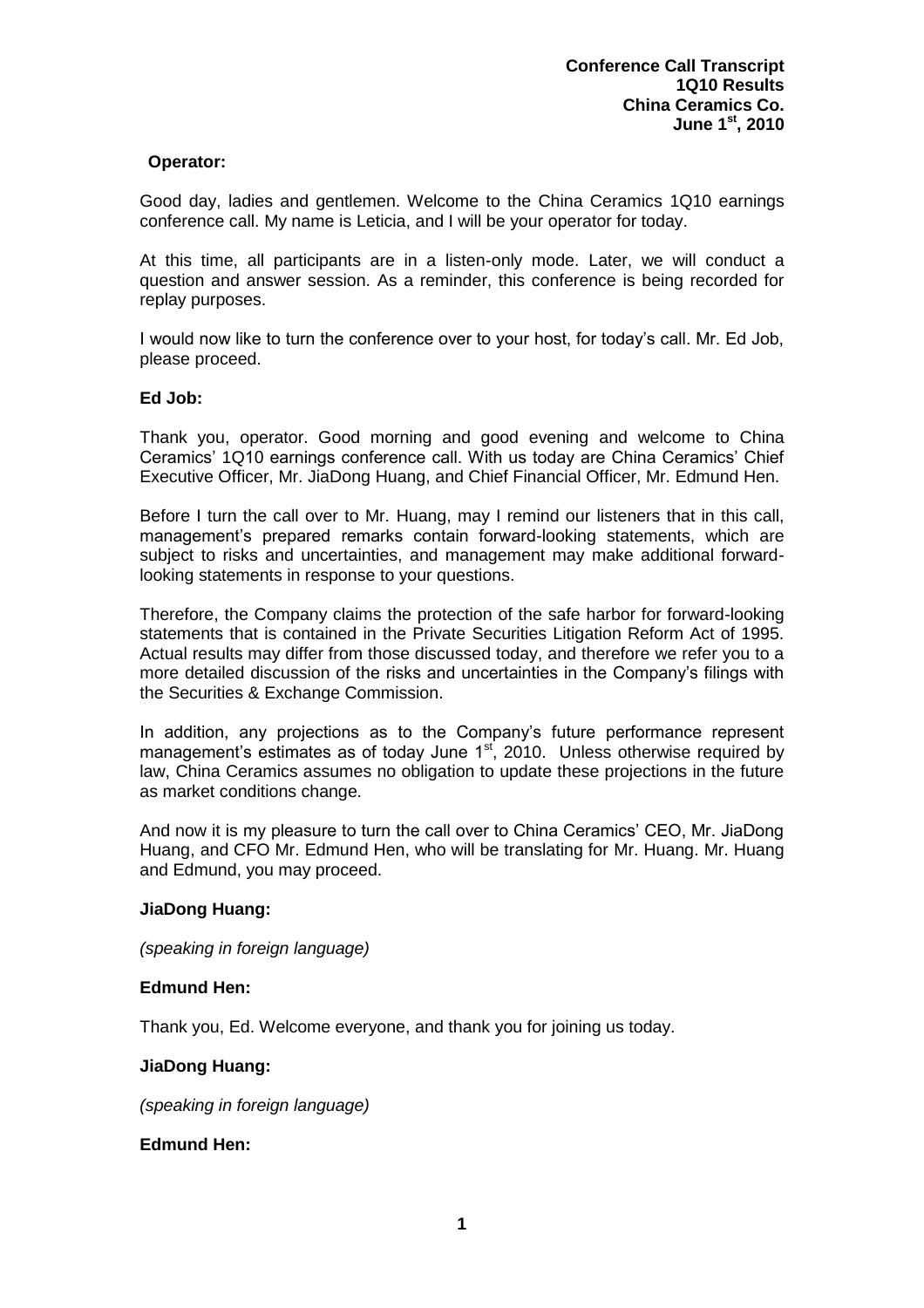We are very pleased to report another quarter of solid results. We are also pleased with the progress we made in our business plan, as we were able to successfully ramp up our Gaoan plant, and eliminate our reliance on outsourced manufacturing.

### **JiaDong Huang:**

*(speaking in foreign language)*

## **Edmund Hen:**

The highlights for the 1Q10 include revenue of RMB229.1 million, up 34.8% compared to the same period in 2009; gross profit of RMB69.3 million, up 50.7% compared to the same period in 2009; gross profit margin of 30.2%, compared to 27.1% in the 1Q09; net profit of RMB45.3 million, up 45.2% from the 1Q09; and we ended the quarter with RMB130 million in cash, and RMB90 million in short- and long-term debt.

## **JiaDong Huang:**

*(speaking in foreign language)*

## **Edmund Hen:**

Subsequent to the end of the quarter, we were able to purchased 996,051 public warrants at a price of US\$1 per warrant in privately negotiated transactions. We believe this transaction creates value for all our shareholders, and we will continue to work with our financial advisors and Board of Directors to further optimize our capital structure in the quarters ahead.

# **JiaDong Huang:**

*(speaking in foreign language)*

## **Edmund Hen:**

As we look to the future, we continue to believe that the outlook for our business remains positive. Recent government measures to contain rising property prices, in our view, are intended to cool down pricing excesses, which we believe affects mostly the so-called Tier-1 cities, which represents less than 10% of our revenue. We believe the multi-year trends driving the growth in demand for housing in China remain unchanged, including secular increases in personal income and urbanization.

In addition, the government is also committed to increasing the supply of housing for low-income urban families. As some of you may know, in March the Chinese Premier Wen Jiabao promised at the annual legislative session that the nation would build 3 million apartments for low-income families and renovate 2.8 million shanty houses. In the past few days the government has allocated the equivalent of US\$2.5 billion towards accomplishing this objective.

# **JiaDong Huang:**

*(speaking in foreign language)*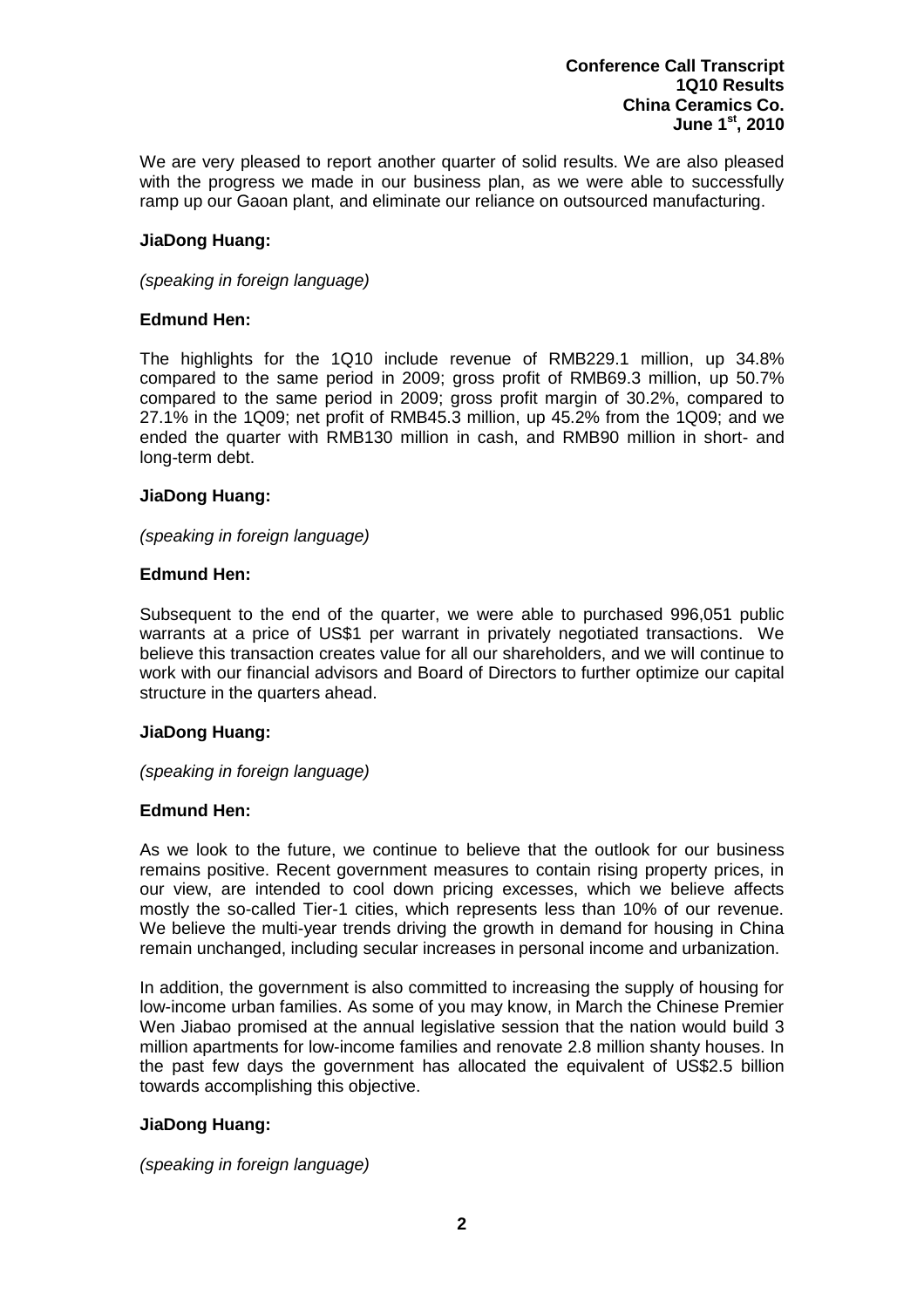## **Edmund Hen:**

As a result, we remain committed to expanding our Gaoan plant capacity from 10 million  $m<sup>2</sup>$  to 24 million  $m<sup>2</sup>$  by the end of 2010, at a cost of approximately US\$20 million, bringing us one step closer to our goal of expanding our total production capacity to 70 million m<sup>2</sup> by the end of 2011.

### **JiaDong Huang:**

*(speaking in foreign language)*

## **Edmund Hen:**

In all, we believe we are well positioned, with a strong brand, a national distribution network, a new plant and a strong balance sheet, to participate in the expected growth of the Chinese construction materials industry in the years ahead, and we look forward to taking your questions at the end of this call.

Now that I have completed translating Mr. Huang's comments, I would like to spend a few minutes discussing China Ceramics' business performance in more detail.

In connection with the preparation of our financial statements for the fiscal year 2009, we determined that we had been incorrectly applying IAS 18, Revenue. Historically, the Company recorded sales rebates and discounts as selling and distribution expenses rather than as a reduction to revenue. As a result, we adjusted our revenue for fiscal year 2009 and restated revenue for the fiscal years ended 2007 and 2008. There was no adjustment or restatement to previously announced net income or earnings per share for any of the prior periods. Additional information can be found in the Annual Report on Form 20-F we filed with the Securities and Exchange Commission on May 17<sup>th</sup>, 2010.

Now, moving on to a more detailed discussion of our financial results for the quarter, our net revenue for the 1Q10 was RMB229.1 million, up 4.3% from the 4Q09 and up 34.8% from the 1Q09. The quarter-over-quarter increase was driven by higher sales volume, and the year-over-year increase was primarily driven by a 26.3% increase in volume and a 6.6% increase in average selling price in this quarter.

Our gross profit for the 1Q was RMB69.3 million, down 3.3% quarter over quarter but up 50.7% year over year. Gross profit margin was 30.2%, compared to 32.6% in the 4Q09 and 27.1% for the same period last year. The sequential decrease in gross margin was driven by lower production volume due to the Chinese New Year holiday, resulting in higher unit cost; and the year-over-year increase in gross margin was mostly driven by growth in revenue in excess of growth in cost of sales, as management maintained tight cost controls.

Selling expenses were RMB1.5 million, or US\$0.2 million, or 0.7% of sales, compared to RMB1.5 million, or 0.9% of sales, in the 1Q09. Administrative expenses were RMB5.8 million, or US\$ 0.8 million, compared to RMB2.7 million for the 4Q09, and RMB2.6 million for the 1Q09. Higher administrative costs in the quarter were driven by additional expenses incurred for the newly acquired Gaoan facility as well as legal and other expenses related to China Ceramics status as a public company.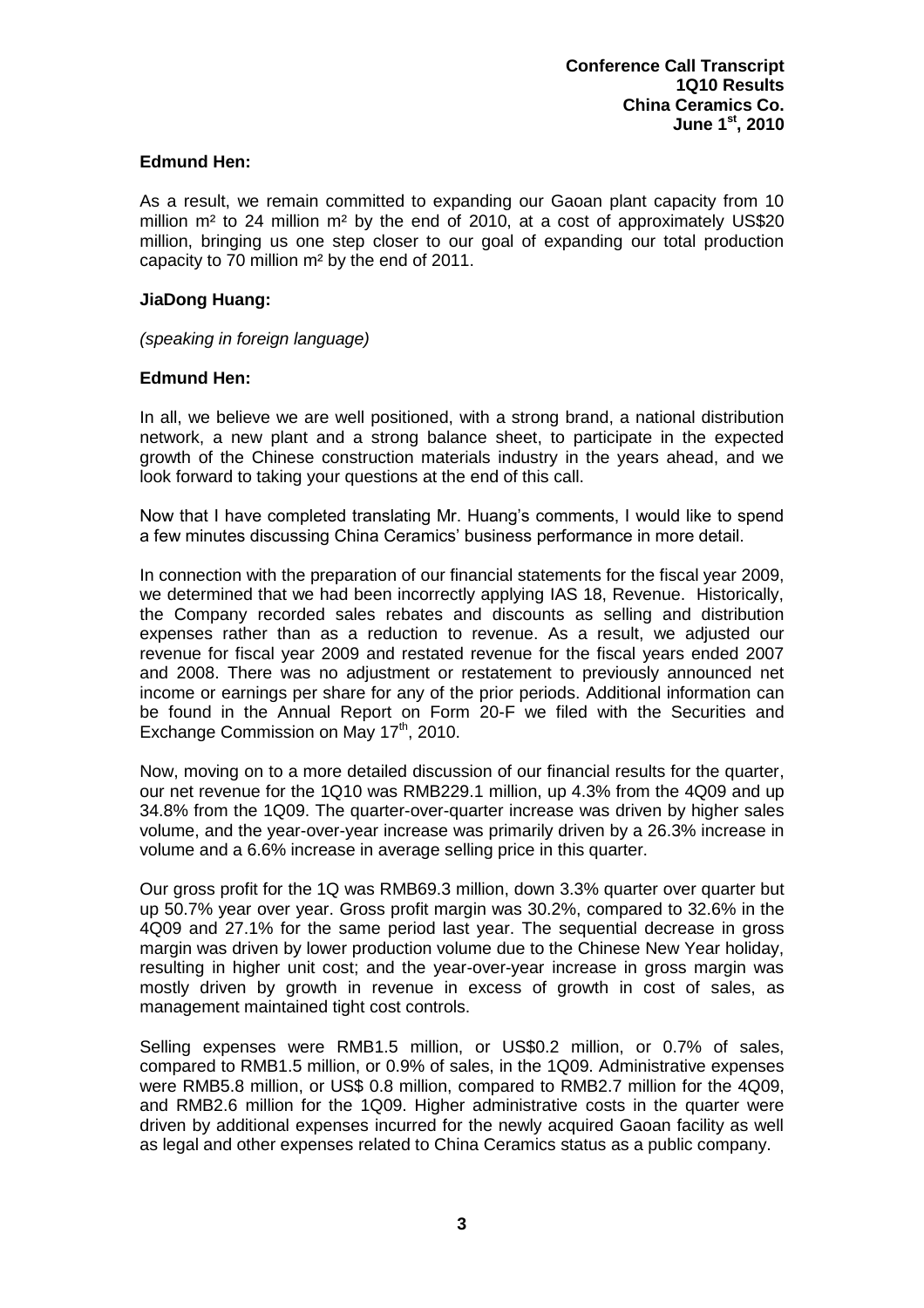Profit from operations for the 1Q was RMB62 million, down 10.7% quarter over quarter and up 47.6% year over year. The sequential decline in operating profits resulted from lower gross margin as well as higher administrative expenses. The year-over-year increase was the result of higher revenue and improved gross margin, only partially offset by higher operating costs.

Our net profit for the 1Q was RMB45.3 million, or US\$6.6 million, up 45.2% from the same period in 2009, and up 74.5% compared the 4Q09. Earnings per fully diluted share were RMB4.45 or US\$0.65 for the 1Q10, up 46.9% from the 4Q09, and down 18% from in the same period in 2009.

Turning to our balance sheet, we had cash of RMB131.9 million or US\$19.3 million at the end of March  $31<sup>st</sup>$ , 2010. As of the balance sheet date, we had inventory turnover of 73 days, receivables turnover was 109 days and payables turnover was 79 days. Bank borrowings were RMB90 million or US\$13.2 million.

Our trade receivables turnover increased slightly from 102 days as of the end of last year to 109 in the 1Q. Our trade receivables include 17% value-added tax, while our reported revenue is net of VAT. Trade receivables turnover excluding VAT amounts was 93 days as of March 31<sup>st</sup>, 2010, compared with 87 days as of December 31<sup>st</sup>, 2009.

Let me now turn to our growth plans and future outlook. Our backlog of orders for delivery in the 2Q is at approximately RMB285.94 million or US\$41.8 million, representing a year-over-year revenue growth rate of 29.1%. The expected sales volume in the 2Q10 is approximately 10.6 million m<sup>2</sup> representing a 21.9% increase from 8.7 million m² sold in the 1Q10.

Despite recent efforts by the Chinese government to tighten monetary policy and contain excessive real estate prices in the so-called Tier-1 cities such as Beijing, Shanghai, Shenzhen, and Guangzhou, the outlook for our business remains stable. As Mr. Huang mentioned, our exposure to Tier-1 cities is limited to an estimated 9.7% of our revenue in the 1Q, and we expect any weakness in the Tier-1 cities to be offset by continued demand growth in the Tier-2 and Tier-3 cities, driven by secular urbanization trends as well as by the government's commitment to low-income housing.

We remain committed to our growth plans, and expect to end the 2010 with a total production capacity of 52 million m² up from 38 million m² today representing growth in excess of 36%.

With that we would like to open up the call to your questions. Operator?

# **Echo He, Maxim Group:**

Hi JiaDong and Edmund. The first question is about the real estate market. In terms of m² construction, how large is the Tier-1 cities compared to the Tier-2 and Tier-3 cities?

# **JiaDong Huang:**

*(speaking in foreign language).*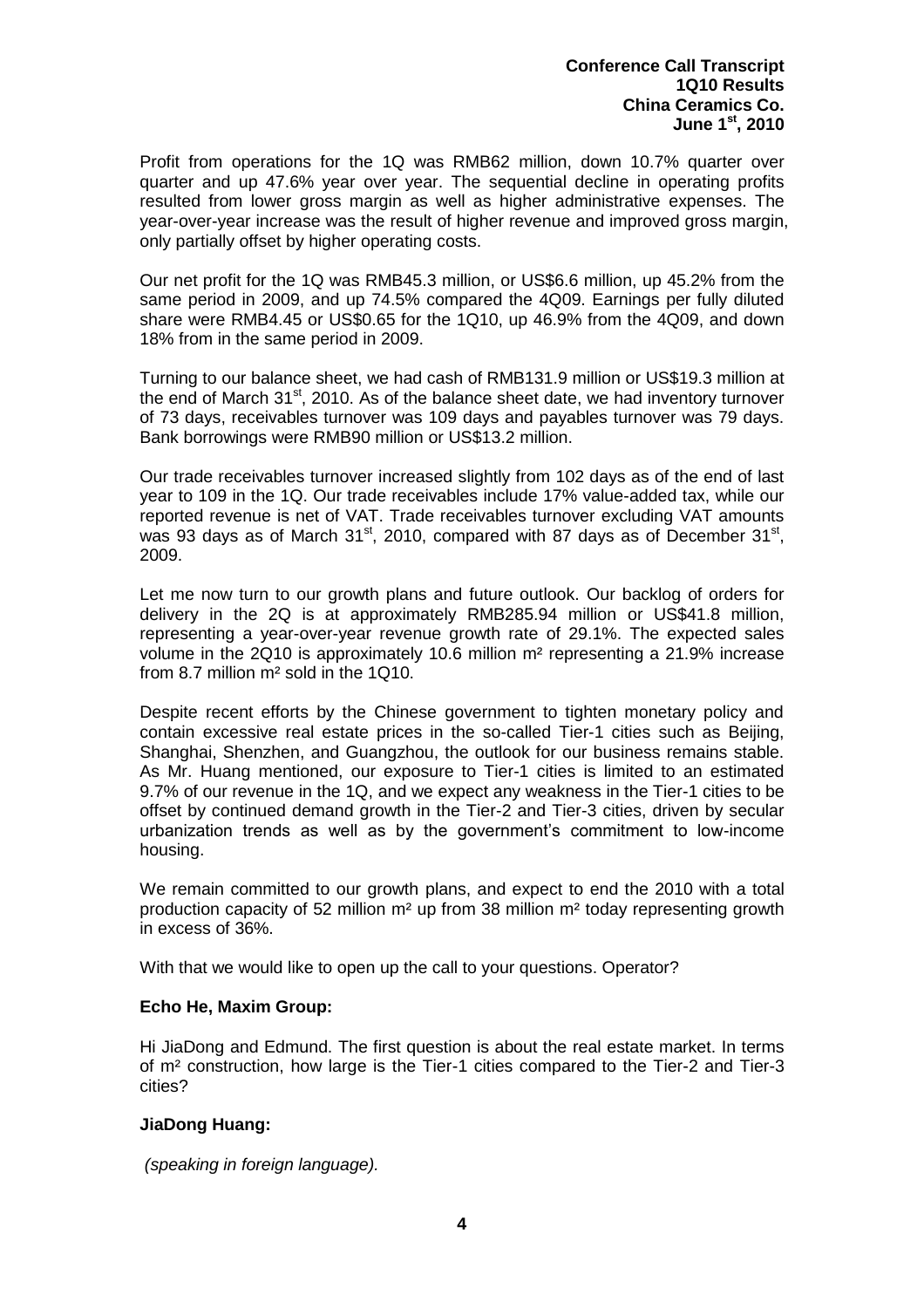## **Edmund Hen:**

According to Mr. Huang, what we estimate is that in China for Tier-1 cities, they occupies about 40% of the building capacity in China. And for the Tier-2 and Tier-3 cities, the building capacity has about 60%.

### **Echo He:**

OK. Thanks for that. And what about your selling price to the Tier-1 city projects compared to Tier-2 and Tier-3 cities project?

## **Edmund Hen:**

## *(speaking in foreign language).*

Alright. We do not see any differentiation between the Tier-1 city, Tier-2 and Tier-3 city group, because what we found is our product is only occupying about 2% to 3% of the whole construction projects. So, we normally have an average selling price for the Tier-1 city, Tier-2 and Tier-3 city group, almost the same.

## **Echo He:**

OK. I understand. So your Company is basically stronger in the Tier-2 and Tier-3 cities, right? Can I conclude that?

### **Edmund Hen:**

#### *(speaking in foreign language).*

You may say that. For the 1Q, what we estimate, our sales to the Tier-1 cities is approximately 9.7% of our total sales. That means approximately more than 80% to 90% of our sells are for the Tier-2 and Tier-3 cities group.

#### **Echo He:**

Right. So, is that reflecting the historical percentage of revenue mix? Is that like you have higher market share in Tier-2 and Tier-3 cities? I would say that would be more than 2% to 3% of the whole projects in the whole country?

*(speaking in foreign language)*

#### **Edmund Hen:**

In terms of historical, two or three years ago we sold more our products to the Tier-1 cities. But accordingly to the recent development of China's urbanization chain, we started to sell our projects more to the Tier-2 and Tier-3 cities from the past one or two years. And nowadays, for the 1Q we have already only about 9.7% of our sales that are sold to the Tier-1 cities.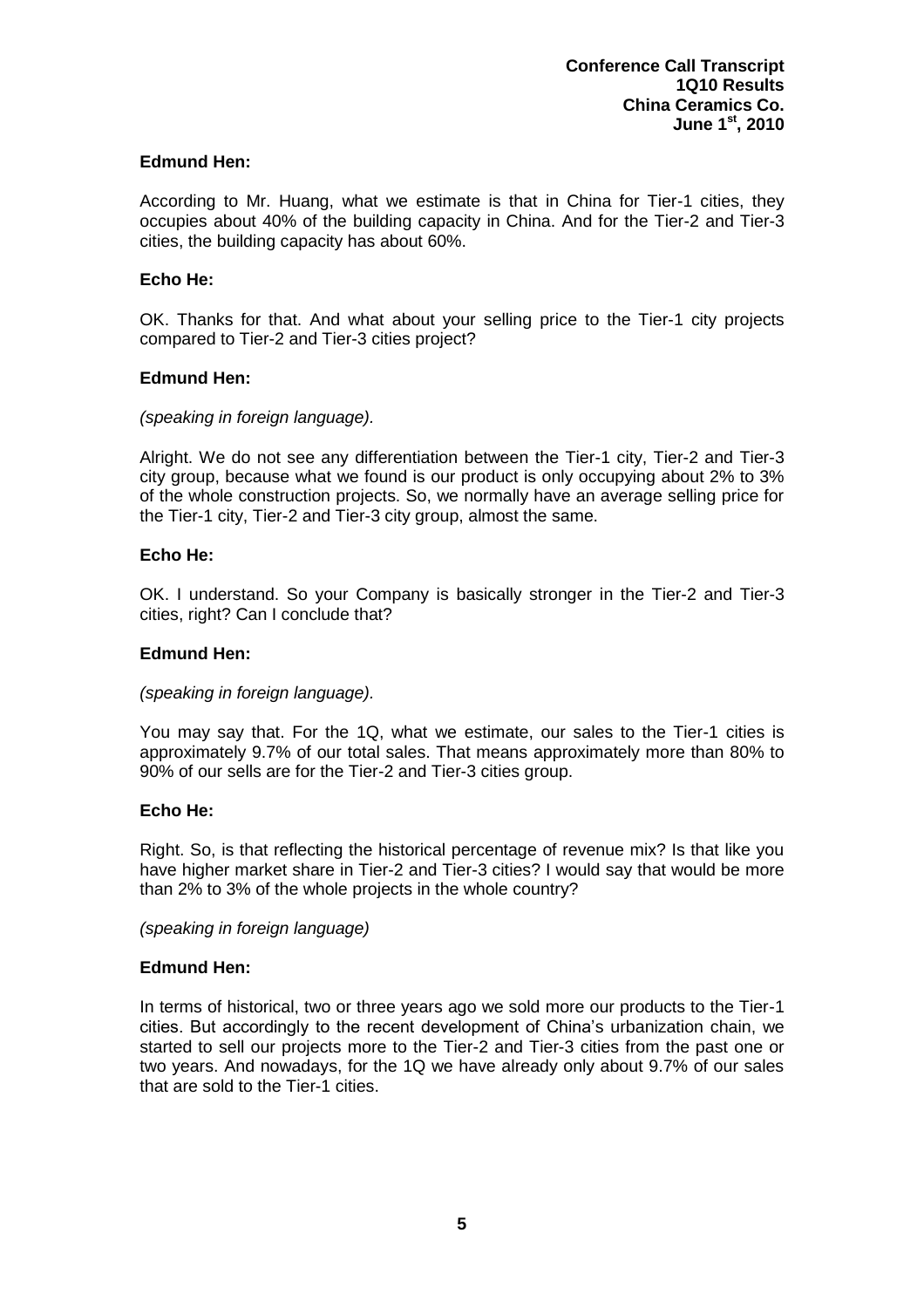## **Echo He:**

OK. I understand that. Also, another question is in terms of sales and marketing, you are increasing your capacity in a very significant scale. Are you going to also increase sales and marketing in the future?

#### **Edmund Hen:**

### *(speaking in foreign language)*

As you may notice from our press release, we have already increased two distributers for our distribution network, and nowadays we already have 37 distributers, and in 2009 we only had 31 exclusive distributers for our Company. Together with our expansion on the Gaoan facility, we also expand our distribution network to other areas where we do not have a very strong penetration.

## **Echo He:**

OK. So the sales and marketing expenses is going to be increasing, and in what kind of proportion?

## **Edmund Hen:**

## *(speaking in foreign language)*

As you may notice from our annual report, we used to record our rebates and commission on the sales and distribution expenses, but we have applied incorrectly, as upon our auditors, and nowadays we did such portion of our expenses directly from revenues and this expenses normally occupy our revenue approximately 5% to 8%. This is the major part of our selling distribution expenses and apart from that we do not have a very large portion of the selling and distribution expenses related to revenue.

#### **Echo He:**

OK. I understand. Those were all my questions. Thank you so much.

# **Arnaud Ajdler, Crescendo Partners:**

Hi. First congratulations on the quarter and congratulations for buying Gaoan. My question was the following: the stock now is traded at approximately let us say 2x earnings, which I think is now too low given the prospects of the Company. My best guess would be that one of the reasons why the stock is so cheap is because there is no float of the common.

And so, to increase float I guess you have two ways to solve the problem, the first one would be to raise equity but raising equity at 2x earnings that is probably not a good idea for the shareholders. So the other alternative and that is what I wanted to ask you, whether you guys are considering that and what would be the pros and cons of doing that, would be to have a tender offer where you would ask the warrant holder to convert the warrant into shares.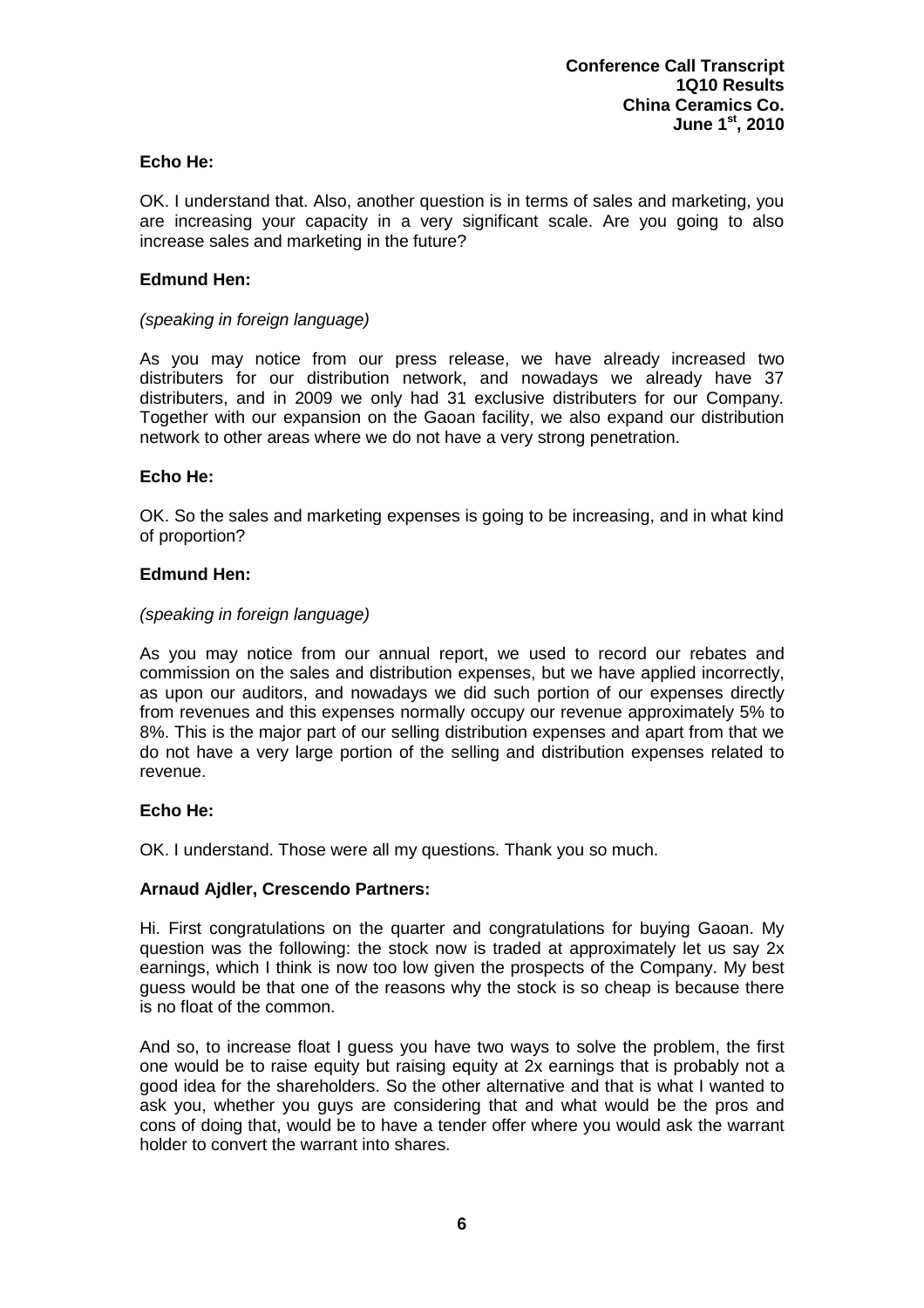Let us say that you have to say that for every five warrants you can receive one share, just to pick an example, or maybe for four ones you get one share, the warrant holders would have an incentive to convert it to stock and you would significantly increase the number of shares outstanding, you would increase the float, you would probably have enough shares then to go and list the stock on NASDAQ, which would also increase the liquidity and my guess is that that would help the stock to go higher and get a multiple that is more adequate for the Company with your prospects.

So my question is whether you guys are considering such tender offer for the warrants and whether you are seeing that would make sense and I guess what are your thoughts on these things? Sorry for the long question.

## **Edmund Hen:**

## *(speaking in foreign language)*

Thank you for your question. We are working hard with our financial advisors and Board of Directors to further optimize our capital structure in the quarters ahead and we will update you of the developments of the warrant issues.

## **Arnaud Ajdler:**

Alright. Thank you. I guess my only comment is I would encourage you to not to go ahead with raising equity because the price is too low, I would encourage first to try to do some type of exchange, increase the number of shares outstanding therefore increasing the float, going NASDAQ, that would help the stock to go higher.

And once you have a higher stock price, maybe then you guys go and raise money if that is what you guys want to do, although I am not sure you guys need to do that anyway, but if that is something you would want to do, I would encourage you to wait and do that when the stock is at a much higher level after first, you know, going to NASDAQ and then with the capital structure. Thank you very much, and again congratulations for the numbers

#### **Ephraim Fields, Echo Lake Capital:**

Hi. I had one question and one comment. My question was, it was very helpful that you provide some information about the backlog of orders, but I was wondering if you could help us understand what that would mean for your revenue and gross profit for the upcoming quarter.

#### **Edmund Hen:**

#### *(speaking in foreign language)*

As you may notice from our press release, we have already put down our estimated backlog for the 2Q. And we also have average price for our backlog, so you may have the approximately estimation for our 2Q revenue from this information.

#### **Ephraim Fields:**

I am sorry. What was the average price you are expecting for this quarter?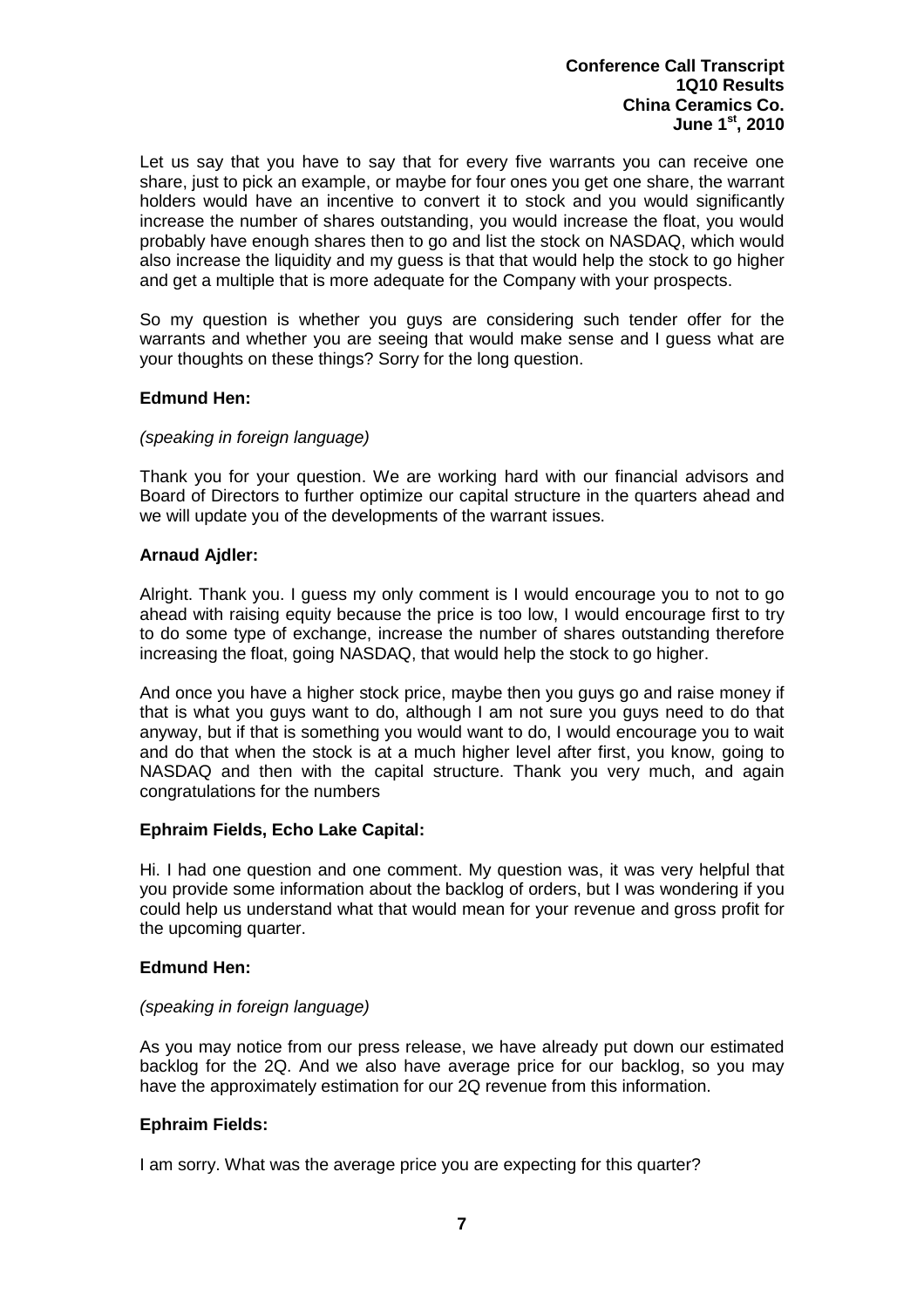## **Edmund Hen:**

For our 1Q…

## **Ephraim Fields:**

Sorry. When you say the backlog of orders, you said the backlog of orders is RMD285 million. Is that what you expect your revenues to be? Because often there is a difference between backlog and what the actual revenues are and that is where I am confused.

## **Edmund Hen:**

Yes. This is approximately the 2Q revenue, rather than the backlog.

## **Ephraim Fields:**

OK. So, as a follow on, what do you expect your gross margin to be for the quarter, relative to what it was in the last quarter? Will gross margins be up this quarter, in the 2Q, compared to the 1Q?

## **Edmund Hen:**

## *(speaking in foreign language)*

As we mentioned earlier, in the1Q we had the Chinese New Year holiday, and normally this is the slowest season for us. And also we have the new facility ramp-up period in the 1Q. What we expect in the coming quarter, we can at least maintain our current 1Q margins.

# **Ephraim Fields:**

OK. Thank you. And my one comment was, I just wanted to say that as a shareholder we also agree with the previous caller, who said that selling equity right now would be a terrible mistake, and we agree with that shareholder as well. Thank you.

#### **Edmund Hen:**

Thank you. We will take your comment into consideration.

# **Eiad Asbahi, Prescience Investment Group:**

Hey, guys. I wanted to add to some of the comments that were already discussed. I think that the biggest issue in relation to the equity is that it is just far too illiquid. And I was hoping that you guys could give some kind of estimate on how long you expect to take, or how long it will take you in order to come up with some kind of strategy to alleviate this low amount of liquidity. How long is it going to take you to begin to work on this, or to have a plan in place?

# **Edmund Hen:**

*(speaking in foreign language)*